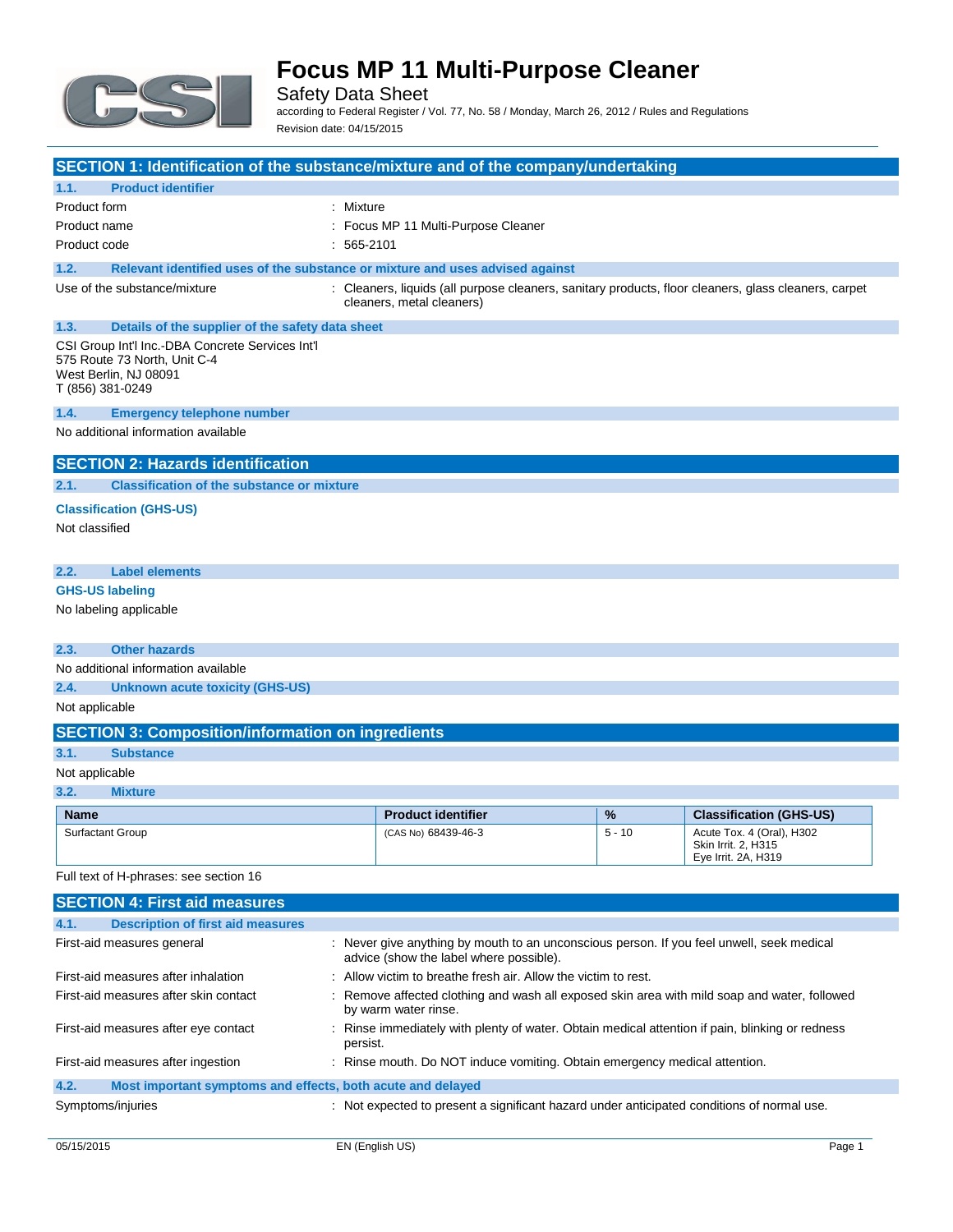Safety Data Sheet

according to Federal Register / Vol. 77, No. 58 / Monday, March 26, 2012 / Rules and Regulations

| 4.3.<br>Indication of any immediate medical attention and special treatment needed<br>No additional information available                                                                      |                                                                                                                                                                                                              |  |  |
|------------------------------------------------------------------------------------------------------------------------------------------------------------------------------------------------|--------------------------------------------------------------------------------------------------------------------------------------------------------------------------------------------------------------|--|--|
| <b>SECTION 5: Firefighting measures</b>                                                                                                                                                        |                                                                                                                                                                                                              |  |  |
| 5.1.<br><b>Extinguishing media</b>                                                                                                                                                             |                                                                                                                                                                                                              |  |  |
| Suitable extinguishing media                                                                                                                                                                   | : Foam. Dry powder. Carbon dioxide. Water spray. Sand.                                                                                                                                                       |  |  |
| Unsuitable extinguishing media                                                                                                                                                                 | Do not use a heavy water stream.                                                                                                                                                                             |  |  |
| 5.2.                                                                                                                                                                                           | Special hazards arising from the substance or mixture                                                                                                                                                        |  |  |
| No additional information available                                                                                                                                                            |                                                                                                                                                                                                              |  |  |
| 5.3.<br><b>Advice for firefighters</b>                                                                                                                                                         |                                                                                                                                                                                                              |  |  |
| Firefighting instructions                                                                                                                                                                      | : Use water spray or fog for cooling exposed containers. Exercise caution when fighting any                                                                                                                  |  |  |
| Protection during firefighting                                                                                                                                                                 | chemical fire. Prevent fire-fighting water from entering environment.<br>: Do not enter fire area without proper protective equipment, including respiratory protection.                                     |  |  |
|                                                                                                                                                                                                |                                                                                                                                                                                                              |  |  |
| <b>SECTION 6: Accidental release measures</b>                                                                                                                                                  |                                                                                                                                                                                                              |  |  |
| 6.1.                                                                                                                                                                                           | Personal precautions, protective equipment and emergency procedures                                                                                                                                          |  |  |
| 6.1.1.<br>For non-emergency personnel                                                                                                                                                          | : Evacuate unnecessary personnel.                                                                                                                                                                            |  |  |
| Emergency procedures                                                                                                                                                                           |                                                                                                                                                                                                              |  |  |
| 6.1.2.<br>For emergency responders                                                                                                                                                             |                                                                                                                                                                                                              |  |  |
| Protective equipment                                                                                                                                                                           | Equip cleanup crew with proper protection.<br>: Ventilate area.                                                                                                                                              |  |  |
| <b>Emergency procedures</b>                                                                                                                                                                    |                                                                                                                                                                                                              |  |  |
| 6.2.<br><b>Environmental precautions</b>                                                                                                                                                       | Prevent entry to sewers and public waters. Notify authorities if liquid enters sewers or public waters.                                                                                                      |  |  |
|                                                                                                                                                                                                |                                                                                                                                                                                                              |  |  |
| Methods and material for containment and cleaning up<br>6.3.<br>Methods for cleaning up<br>: Soak up spills with inert solids, such as clay or diatomaceous earth as soon as possible. Collect |                                                                                                                                                                                                              |  |  |
|                                                                                                                                                                                                | spillage. Store away from other materials.                                                                                                                                                                   |  |  |
| 6.4.<br><b>Reference to other sections</b>                                                                                                                                                     |                                                                                                                                                                                                              |  |  |
| See Heading 8. Exposure controls and personal protection.                                                                                                                                      |                                                                                                                                                                                                              |  |  |
| <b>SECTION 7: Handling and storage</b>                                                                                                                                                         |                                                                                                                                                                                                              |  |  |
| <b>Precautions for safe handling</b><br>7.1.                                                                                                                                                   |                                                                                                                                                                                                              |  |  |
| Precautions for safe handling                                                                                                                                                                  | Wash hands and other exposed areas with mild soap and water before eating, drinking or<br>smoking and when leaving work. Provide good ventilation in process area to prevent formation<br>of vapor.          |  |  |
| Conditions for safe storage, including any incompatibilities<br>7.2.                                                                                                                           |                                                                                                                                                                                                              |  |  |
| Storage conditions                                                                                                                                                                             | : Keep only in the original container in a cool, well ventilated place away from heat, hot surfaces,<br>sparks, open flame and other ignition sources. No smoking. Keep container closed when not in<br>use. |  |  |
| Incompatible products                                                                                                                                                                          | Strong bases. Strong acids.                                                                                                                                                                                  |  |  |
| Incompatible materials                                                                                                                                                                         | Sources of ignition. Direct sunlight.                                                                                                                                                                        |  |  |
| <b>Specific end use(s)</b><br>7.3.                                                                                                                                                             |                                                                                                                                                                                                              |  |  |
| No additional information available                                                                                                                                                            |                                                                                                                                                                                                              |  |  |
|                                                                                                                                                                                                | <b>SECTION 8: Exposure controls/personal protection</b>                                                                                                                                                      |  |  |
| 8.1.<br><b>Control parameters</b>                                                                                                                                                              |                                                                                                                                                                                                              |  |  |
| Focus MP 11 Multi-Purpose Cleaner                                                                                                                                                              |                                                                                                                                                                                                              |  |  |
| <b>ACGIH</b>                                                                                                                                                                                   | Not applicable                                                                                                                                                                                               |  |  |
| <b>OSHA</b>                                                                                                                                                                                    | Not applicable                                                                                                                                                                                               |  |  |
| Surfactant Group (68439-46-3)                                                                                                                                                                  |                                                                                                                                                                                                              |  |  |

ACGIH Not applicable OSHA Not applicable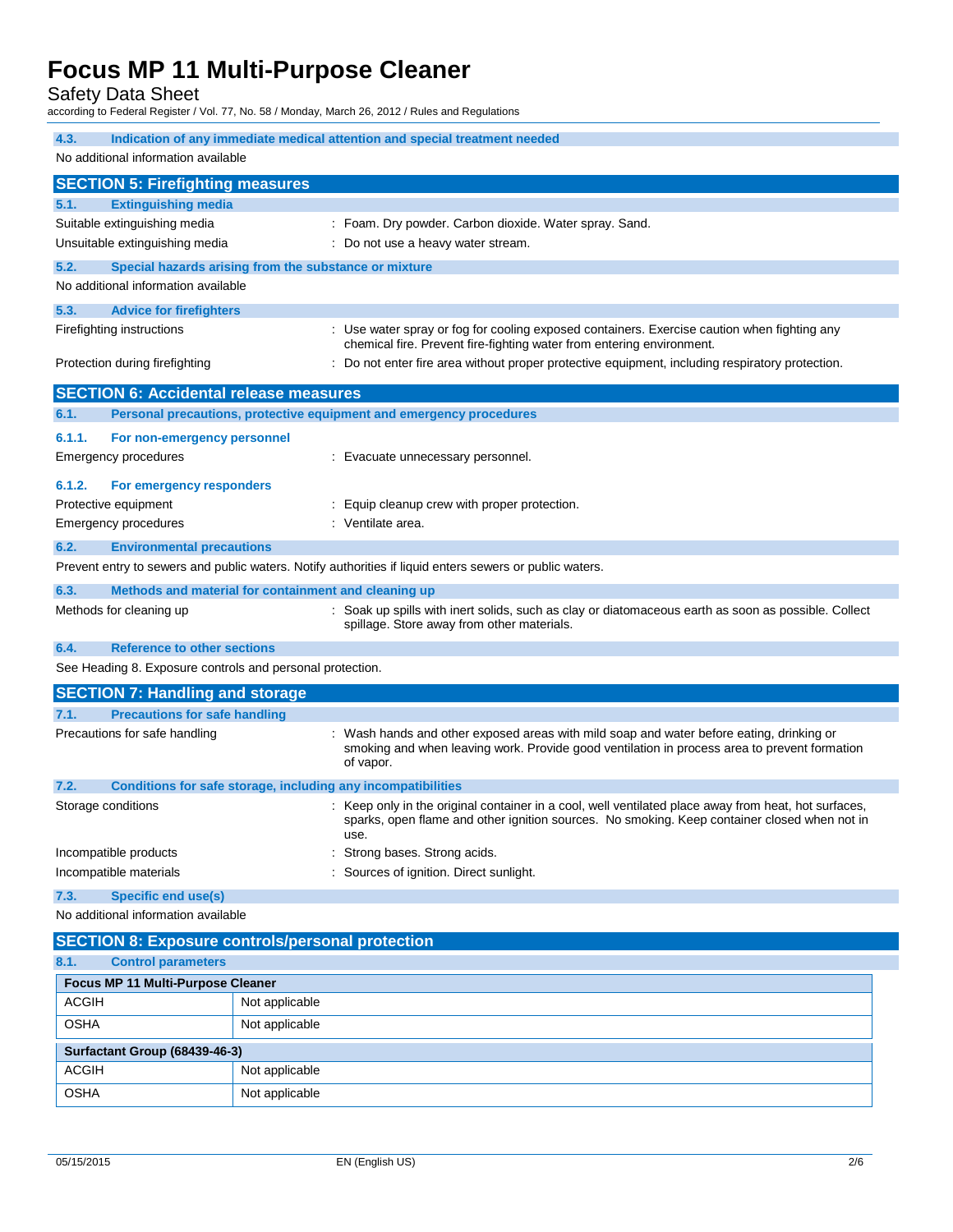Safety Data Sheet

according to Federal Register / Vol. 77, No. 58 / Monday, March 26, 2012 / Rules and Regulations

| 8.2.              | <b>Exposure controls</b>      |                                                                            |
|-------------------|-------------------------------|----------------------------------------------------------------------------|
|                   | Personal protective equipment | : Avoid all unnecessary exposure.                                          |
| Hand protection   |                               | : Wear protective gloves/eye protection/face protection protective gloves. |
| Eye protection    |                               | : Chemical goggles or safety glasses.                                      |
|                   | Respiratory protection        | : Wear appropriate mask.                                                   |
| Other information |                               | Do not eat, drink or smoke during use.                                     |

## **SECTION 9: Physical and chemical properties 9.1. Information on basic physical and chemical properties** Physical state : Liquid Color : clear Odor : mild Odor threshold is a set of the state of the state of the state of the state of the state of the state of the state of the state of the state of the state of the state of the state of the state of the state of the state of pH : 10 Melting point **in the case of the case of the case of the case of the case of the case of the case of the case of the case of the case of the case of the case of the case of the case of the case of the case of the case of** Freezing point **in the case of the Contract Contract Contract Contract Contract Contract Contract Contract Contract Contract Contract Contract Contract Contract Contract Contract Contract Contract Contract Contract Contrac** Boiling point : 212 - 220 °F Flash point : ≥ 200 °F Relative evaporation rate (butyl acetate=1) : No data available Flammability (solid, gas) : No data available Explosion limits **Explosion** limits **in the set of the set of the set of the set of the set of the set of the set of the set of the set of the set of the set of the set of the set of the set of the set of the set of the se** Explosive properties in the set of the set of the set of the set of the set of the set of the set of the set of the set of the set of the set of the set of the set of the set of the set of the set of the set of the set of Oxidizing properties **in the contract of the Contract August** 2011 : No data available Vapor pressure in the set of the set of the set of the Vapor pressure in the set of the set of the Vapor set o Relative density in the set of the set of the set of the set of the set of the set of the set of the set of the set of the set of the set of the set of the set of the set of the set of the set of the set of the set of the Relative vapor density at 20 °C : Same as water Solubility : Solubile in water. Water: Solubility in water of component(s) of the mixture : • : 22 g/100ml • : 42 g/100ml • : 59 g/100ml Log Pow  $\qquad \qquad$ : No data available Log Kow : No data available Auto-ignition temperature **interest and the Contract Contract Auto-ignition** contract available Decomposition temperature **interest and the Composition temperature** : No data available Viscosity **in the COVID-2008** Viscosity **: No data available** Viscosity, kinematic intervalsed a state of the No data available Viscosity, dynamic **intervalse in the Contract of Contract Available** : No data available **9.2. Other information** No additional information available **SECTION 10: Stability and reactivity 10.1. Reactivity** No additional information available **10.2. Chemical stability** Stable under normal conditions. Not established. **10.3. Possibility of hazardous reactions** Not established. **10.4. Conditions to avoid** Direct sunlight. Extremely high or low temperatures. **10.5. Incompatible materials** Strong acids. Strong bases. **10.6. Hazardous decomposition products**

Fume. Carbon monoxide. Carbon dioxide.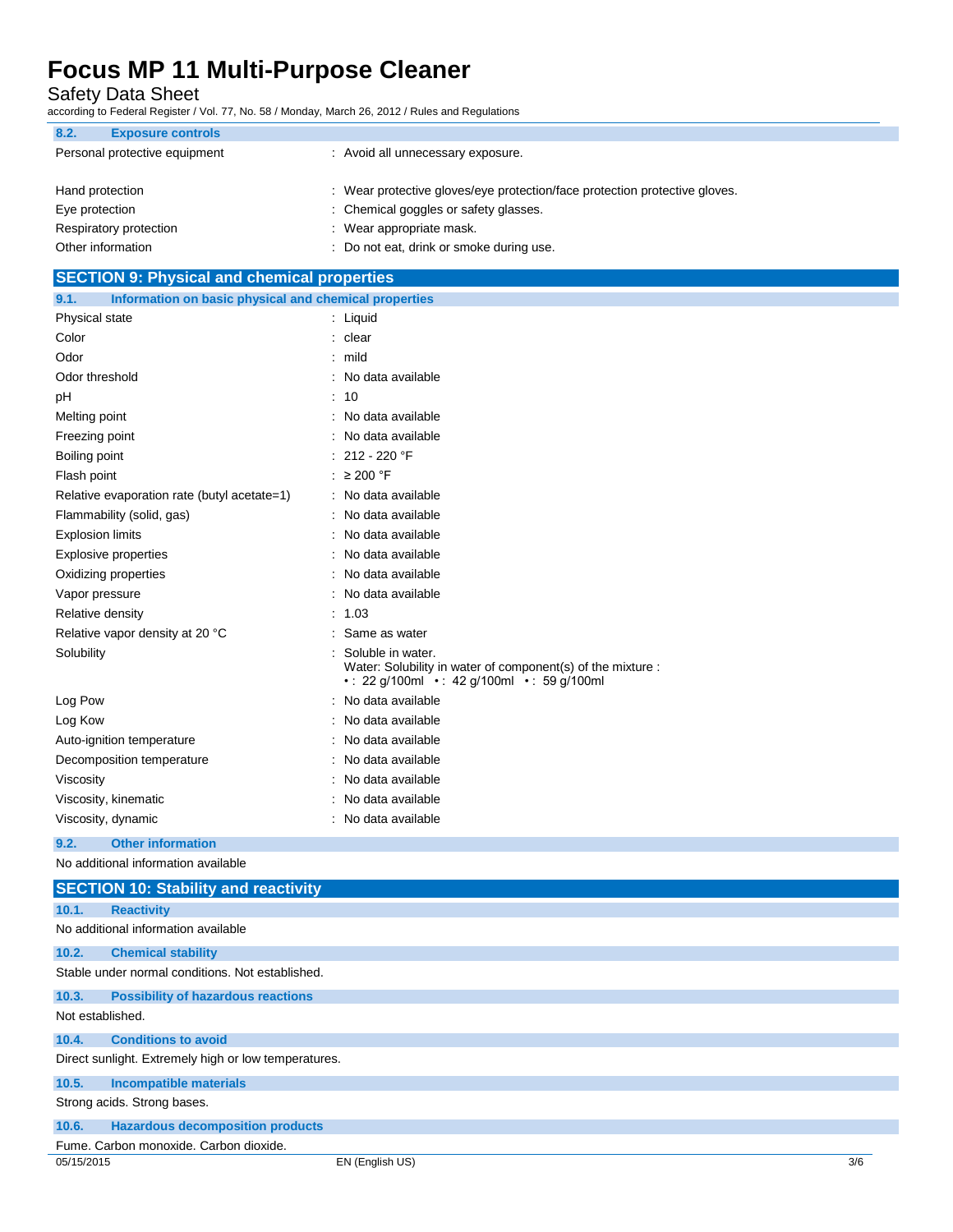### Safety Data Sheet

according to Federal Register / Vol. 77, No. 58 / Monday, March 26, 2012 / Rules and Regulations

## **SECTION 11: Toxicological information 11.1. Information on toxicological effects**

| Acute toxicity                                         | Not classified                                                      |
|--------------------------------------------------------|---------------------------------------------------------------------|
| Surfactant Group (68439-46-3)                          |                                                                     |
| LD50 oral rat                                          | 1378 mg/kg (Rat)                                                    |
| LD50 dermal rabbit                                     | > 2000 mg/kg (Rabbit)                                               |
| ATE US (oral)                                          | 1378.000 mg/kg body weight                                          |
| Skin corrosion/irritation                              | Not classified<br>٠                                                 |
|                                                        | pH: 10                                                              |
| Serious eye damage/irritation                          | : Not classified                                                    |
|                                                        | pH: 10                                                              |
| Respiratory or skin sensitization                      | : Not classified                                                    |
| Germ cell mutagenicity                                 | Not classified                                                      |
| Carcinogenicity                                        | Not classified                                                      |
| Reproductive toxicity                                  | : Not classified                                                    |
| Specific target organ toxicity (single exposure)       | : Not classified                                                    |
| Specific target organ toxicity (repeated<br>exposure)  | : Not classified                                                    |
| Aspiration hazard                                      | : Not classified                                                    |
| Potential Adverse human health effects and<br>symptoms | : Based on available data, the classification criteria are not met. |

|                                               | <b>SECTION 12: Ecological information</b>            |  |  |  |
|-----------------------------------------------|------------------------------------------------------|--|--|--|
| 12.1.<br><b>Toxicity</b>                      |                                                      |  |  |  |
| No additional information available           |                                                      |  |  |  |
| <b>Persistence and degradability</b><br>12.2. |                                                      |  |  |  |
| Focus MP 11 Multi-Purpose Cleaner             |                                                      |  |  |  |
| Persistence and degradability                 | Not established.                                     |  |  |  |
| Surfactant Group (68439-46-3)                 |                                                      |  |  |  |
| Persistence and degradability                 | Readily biodegradable in water.                      |  |  |  |
| <b>Bioaccumulative potential</b><br>12.3.     |                                                      |  |  |  |
| Focus MP 11 Multi-Purpose Cleaner             |                                                      |  |  |  |
| Not established.<br>Bioaccumulative potential |                                                      |  |  |  |
| Surfactant Group (68439-46-3)                 |                                                      |  |  |  |
| Bioaccumulative potential                     | No bioaccumulation data available.                   |  |  |  |
| <b>Mobility in soil</b><br>12.4.              |                                                      |  |  |  |
| No additional information available           |                                                      |  |  |  |
| 12.5.<br><b>Other adverse effects</b>         |                                                      |  |  |  |
| Effect on the global warming                  | : No known ecological damage caused by this product. |  |  |  |
| Other information                             | : Avoid release to the environment.                  |  |  |  |
| <b>SECTION 13: Disposal considerations</b>    |                                                      |  |  |  |
| 131<br>Waste treatment methods                |                                                      |  |  |  |

| 13.1.<br>Waste treatment methods |                                                                           |
|----------------------------------|---------------------------------------------------------------------------|
| Waste disposal recommendations   | : Dispose in a safe manner in accordance with local/national regulations. |
| Ecology - waste materials        | : Avoid release to the environment.                                       |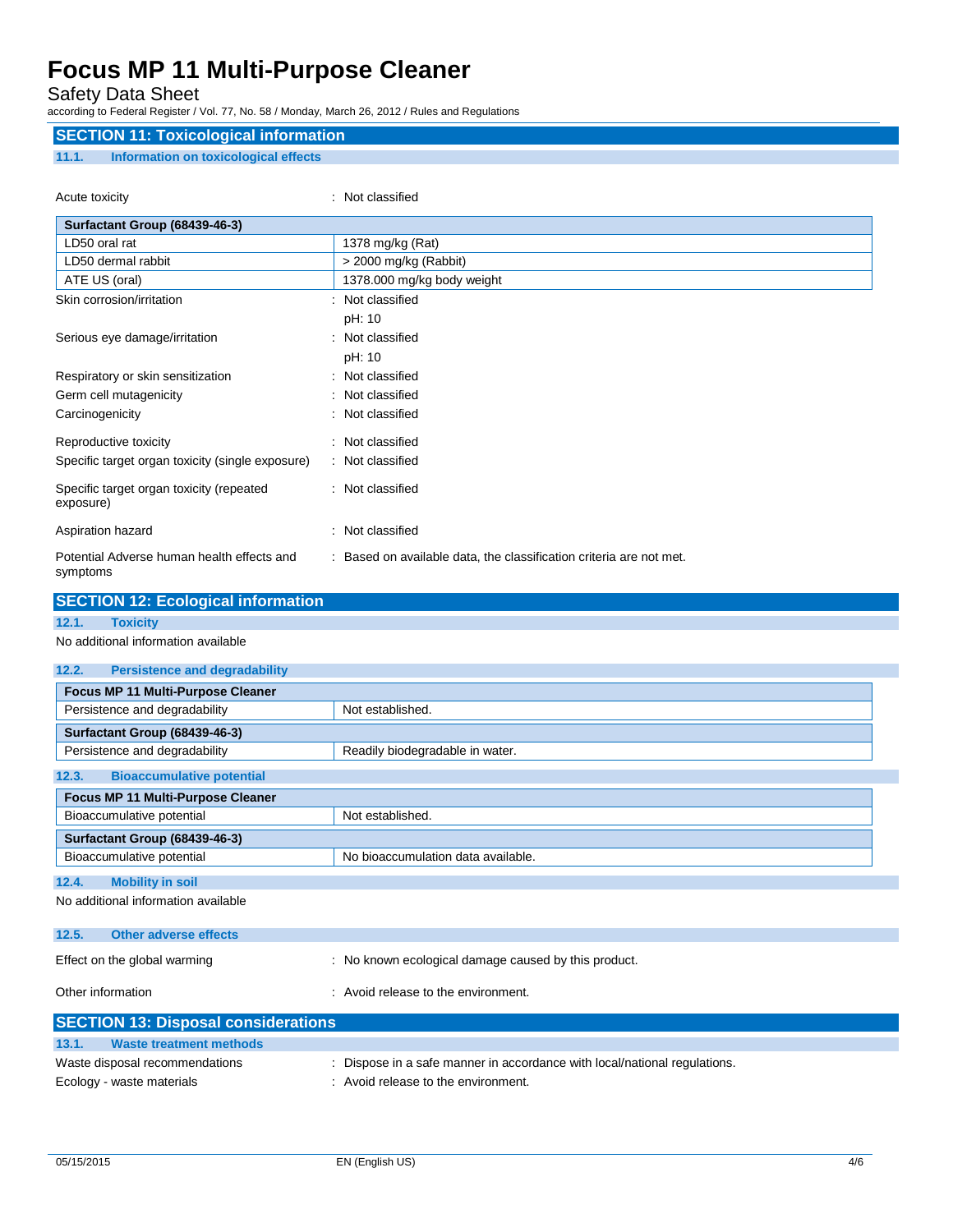## Safety Data Sheet

according to Federal Register / Vol. 77, No. 58 / Monday, March 26, 2012 / Rules and Regulations

### **SECTION 14: Transport information**

#### **Department of Transportation (DOT)**

In accordance with DOT

Not regulated for transport

**Additional information**

Other information **Channel Constant Channel Channel Channel Channel Channel Channel Channel Channel Channel Channel Channel Channel Channel Channel Channel Channel Channel Channel Channel Channel Channel Channel Channel Ch** 

### **ADR**

No additional information available

**Transport by sea** No additional information available

#### **Air transport**

No additional information available

| <b>SECTION 15: Regulatory information</b> |
|-------------------------------------------|
|-------------------------------------------|

#### **15.1. US Federal regulations**

#### **Surfactant Group (68439-46-3)**

Listed on the United States TSCA (Toxic Substances Control Act) inventory

**15.2. International regulations**

**CANADA** No additional information available

#### **EU-Regulations** No additional information available

**Classification according to Regulation (EC) No. 1272/2008 [CLP]** No additional information available

**Classification according to Directive 67/548/EEC [DSD] or 1999/45/EC [DPD]** Not classified

#### **National regulations**

No additional information available

**15.3. US State regulations**

No additional information available

#### **SECTION 16: Other information**

| Revision date     | : 04/15/2015 |
|-------------------|--------------|
| Other information | : None.      |

Full text of H-phrases:

| Acute Tox. 4 (Oral) | Acute toxicity (oral) Category 4              |
|---------------------|-----------------------------------------------|
| Eye Irrit. 2A       | Serious eye damage/eye irritation Category 2A |
| Skin Irrit, 2       | Skin corrosion/irritation Category 2          |
| H302                | Harmful if swallowed                          |
| H315                | Causes skin irritation                        |
| H319                | Causes serious eye irritation                 |